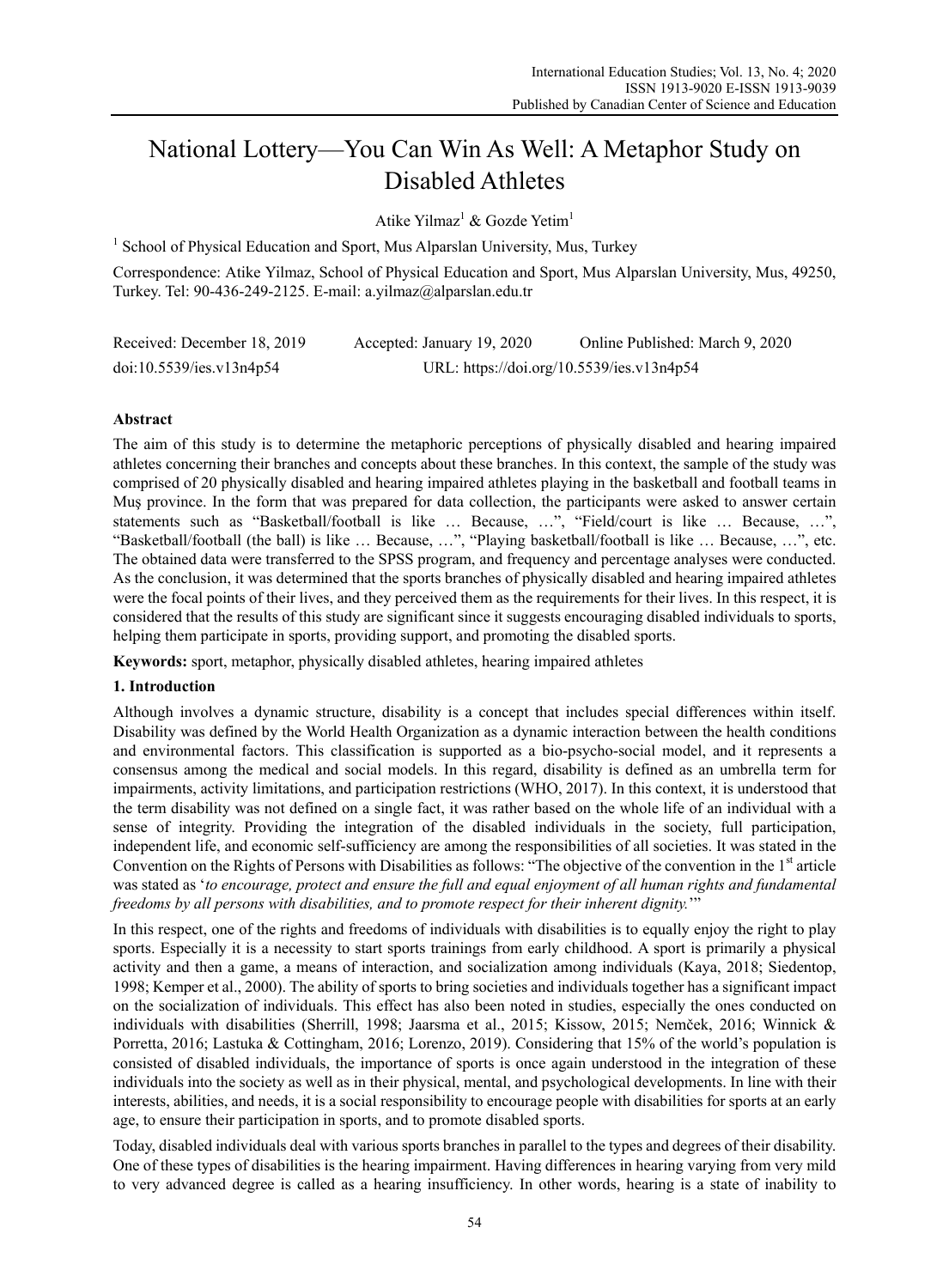perform one's duties in development, harmony, and especially in communication. It affects not only the language and speech development, but also mental, social, and emotional development of an individual (Bilir, 1986; S. Aslan, U. Aslan, & Uyan, 2017). Certain differences may occur in the individuals with hearing impairment based on the type and degree of the hearing loss, the age of the loss, the level of intelligence, the socio-economic status, attitudes, and possibilities of the family and the society in which the individual lives, the level of coping with hearing impairment, etc. In this regard, sports is an effective means in coping with these differences. Stewart & Ellis (2005) defined the most important feature of sports for the hearing impaired individuals as meeting the need of the hearing impaired athletes to be included in a group regardless of their age, gender, educational status, interest and levels in sports. It was reported that sports facilitates group processes and the formation of social identity through interaction and communication among groups (Stewart & Ellis, 2005; Stewart, 1991). The effects of sports on hearing impaired individuals were also mentioned in other studies (Shahan et al., 2016; Aslan, 2019). Another type of disability is the physical disability. Physical disability is defined as having difficulties in adapting to social life and meeting the requirements of daily life as a result of disorders in the skeletal, muscular, and nervous system with any cause before, during, and after birth (Butler & Darrah, 2001; Özyürek, 2012; Mayston, 2005). In studies conducted on physically disabled individuals, it was stated that sports contributes to the development and integration of individuals with physical disabilities (Brittain, 2004; Goodwin et al., 2004; Taub & Greer, 2000; Devas, 2003).

In addition to these benefits of sports, it is important to understand how sports are perceived and understood by individuals with disabilities. Metaphors are often used to examine people's expectations, beliefs, attitudes, and perceptions. Morgan (1980) described metaphors as "a way of seeing and understanding the world, rather than being a word art." Lakoff & Johnson (2015) emphasize the importance of metaphor because it deeply affects an individual's attitudes, perceptions, and worldview, and state that metaphors are not only a form of speech and perception, but also a way of thinking. In this respect, our study was carried out to examine how hearing impaired and physically disabled athletes perceive and understand their branches. In line with this purpose, it is thought that the results of the study are important since they will provide an insight and raise awareness for the existing and future researchers of this field and policymakers.

# **2. Method**

# *2.1 Research Model*

In this study, the phenomenology design was used, which is one of the qualitative research designs. Phenomenology is defined as focusing on phenomena that we are aware of but we do not have a detailed and in-depth insight (Yıldırım & Şimşek, 2011).

# *2.2 Data Collection*

In the collection of the research data, physically disabled and hearing impaired athletes were asked to create metaphors concerning their branches and concepts in their branches, with justification. In this respect, the participants were asked to answer certain statements such as "Basketball/football is like …. . Because, …", "Field/court is like … Because, …", "Basketball/football (the ball) is like … Because, …", "Playing basketball/football is like … Because, ….", etc. In the last part of the form, there is information concerning their demographical properties.

During the data collection phase, the athletes with physical disabilities were informed about the study, subsequently, they filled out the forms themselves. As per the hearing impaired athletes, the forms were filled out through a sign language specialist. Subsequently, the created metaphors were read and approved by the hearing impaired athletes. Athletes were not guided in any way during the data collection phase in both groups.

# *2.3 Data Analysis*

In the analysis of data obtained from athletes with physical disabilities; 9 metaphors emerged for basketball, 6 for basketball court, 6 for basketball (ball), 9 for playing basketball, 4 for basketball teammates, 6 for basketball coach, 7 for basketball supporters, 8 for having physical disability, 8 for having hearing impairment, and 10 for being disabled.

In the analysis of data obtained from hearing impaired athletes; 8 metaphors emerged concerning football, 9 for football field, 8 for football (ball), 7 for playing football, 10 for football teammates, 9 for football coach, 9 for football supporters, 10 for having physical disability, 6 for having hearing impairment and 9 metaphors for being disabled. The resulting metaphors were transferred into the SPSS 23 program, and frequency and percentage analyses were performed.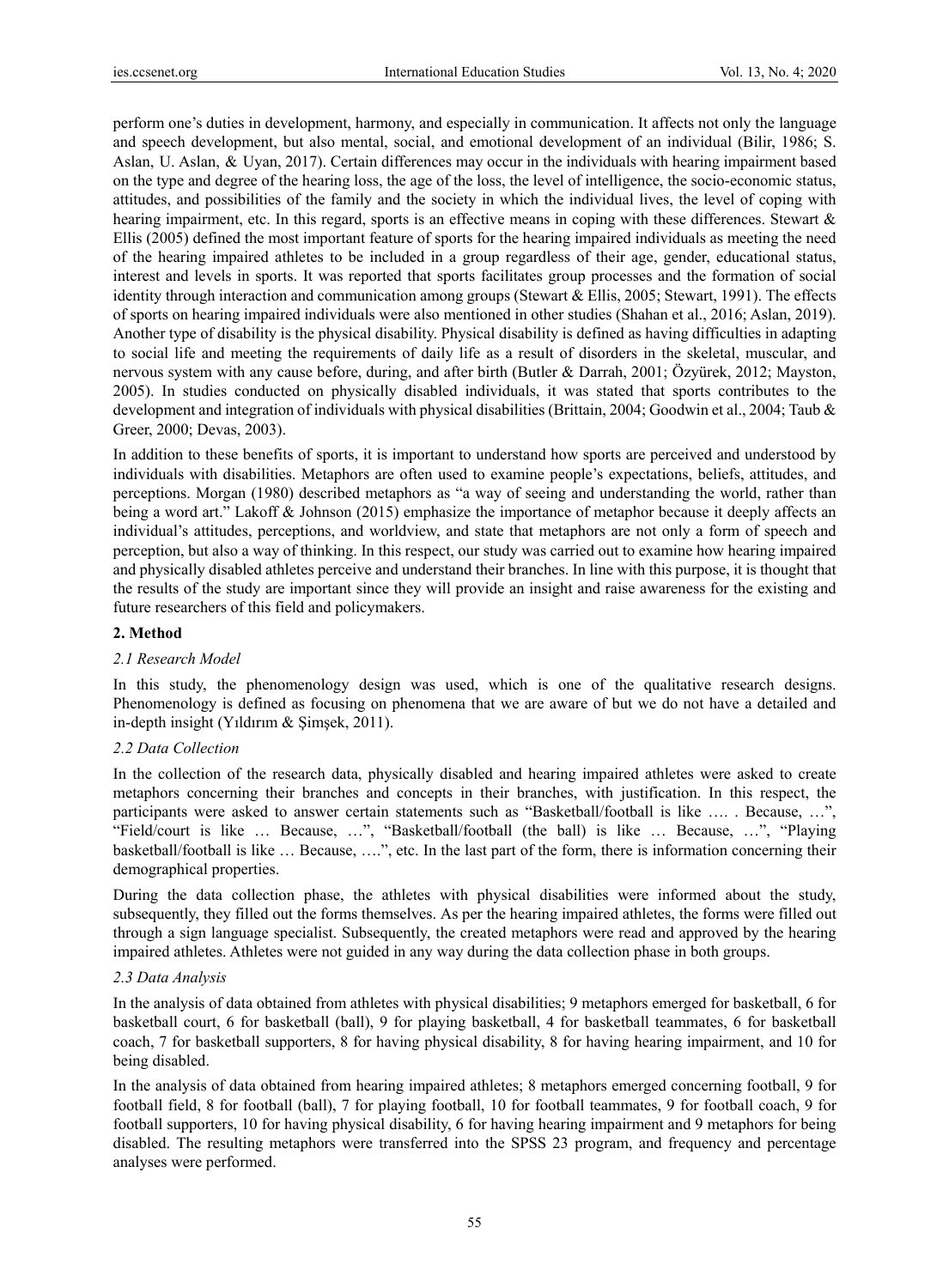# *2.4 Participants of the Study*

The research group is comprised of 10 physically disabled and 10 hearing impaired athletes who are playing in the male basketball and football teams in Mus province. The age, basketball/football playing experience and educational status of the physically disabled and hearing impaired athletes are presented in Table 1 and Table 2.

Table 1. Demographic characteristics of physically disabled participants

| Age | f | $\frac{0}{0}$ | How long playing basketball? | f              | $\%$          |
|-----|---|---------------|------------------------------|----------------|---------------|
| 14  | 1 | 10.0          | 2 months                     | 1              | 10.0          |
| 15  | 1 | 10.0          | 3 year                       | 2              | 20.0          |
| 19  | 1 | 10.0          | 4 year                       | 2              | 20.0          |
| 20  | 1 | 10.0          | 13 year                      | 1              | 10.0          |
| 25  | 2 | 20.0          | 15 year                      | 1              | 10.0          |
| 32  | 1 | 10.0          | 17 year                      | $\overline{c}$ | 20.0          |
| 40  | 1 | 10.0          | 20 year                      | 1              | 10.0          |
| 50  | 1 | 10.0          | Education                    | f              | $\frac{0}{0}$ |
| 56  | 1 | 10.0          | Primary school               | 3              | 30.0          |
|     |   |               | Middle school                | 4              | 40.0          |
|     |   |               | High school                  | 3              | 30.0          |

Table 2. Demographic characteristics of hearing impaired participants

| Age | f              | $\frac{0}{0}$ | How long playing football? | f | $\%$          |
|-----|----------------|---------------|----------------------------|---|---------------|
| 17  | 1              | 10.0          | 1 year                     | 1 | 10.0          |
| 20  | 1              | 10.0          | 3 year                     | 1 | 10.0          |
| 23  | 2              | 20.0          | 5 year                     | 1 | 10.0          |
| 25  | 1              | 10.0          | 10 year                    | 2 | 20.0          |
| 30  | $\overline{c}$ | 20.0          | 13 year                    | 1 | 10.0          |
| 34  | 1              | 10.0          | 15 year                    | 2 | 20.0          |
| 39  | 1              | 10.0          | 19 year                    | 1 | 10.0          |
| 45  | 1              | 10.0          | 21 year                    | 1 | 10.0          |
|     |                |               | Education                  | f | $\frac{0}{0}$ |
|     |                |               | Primary school             | 1 | 10.0          |
|     |                |               | Middle school              | 1 | 10.0          |
|     |                |               | High school                | 8 | 80.0          |

# **3. Results**

In this part, metaphors created by physically disabled and hearing impaired athletes concerning basketball/football and relevant branches are presented in tables.

Table 3. Metaphors about basketball/football branches

| f              | $\frac{0}{0}$ | Football Metaphor | f | $\frac{0}{0}$ |
|----------------|---------------|-------------------|---|---------------|
| 1              | 10.0          | tree              | 1 | 10.0          |
| 1              | 10.0          | chocolate         | 1 | 10.0          |
| 1              | 10.0          | life              | 1 | 10.0          |
| $\overline{c}$ | 20.0          | peace             | 1 | 10.0          |
| 1              | 10.0          | hug               | 1 | 10.0          |
| 1              | 10.0          | water             | 3 | 30.0          |
| 1              | 10.0          | sweet             | 1 | 10.0          |
| 1              | 10.0          | family            | 1 | 10.0          |
| 1              | 10.0          |                   |   |               |
|                |               |                   |   |               |

Examining the Table 3, it is observed that, for the basketball branch, two physically disabled participants mentioned the *life* metaphor, while other metaphors were mentioned once. In addition, for the football branch,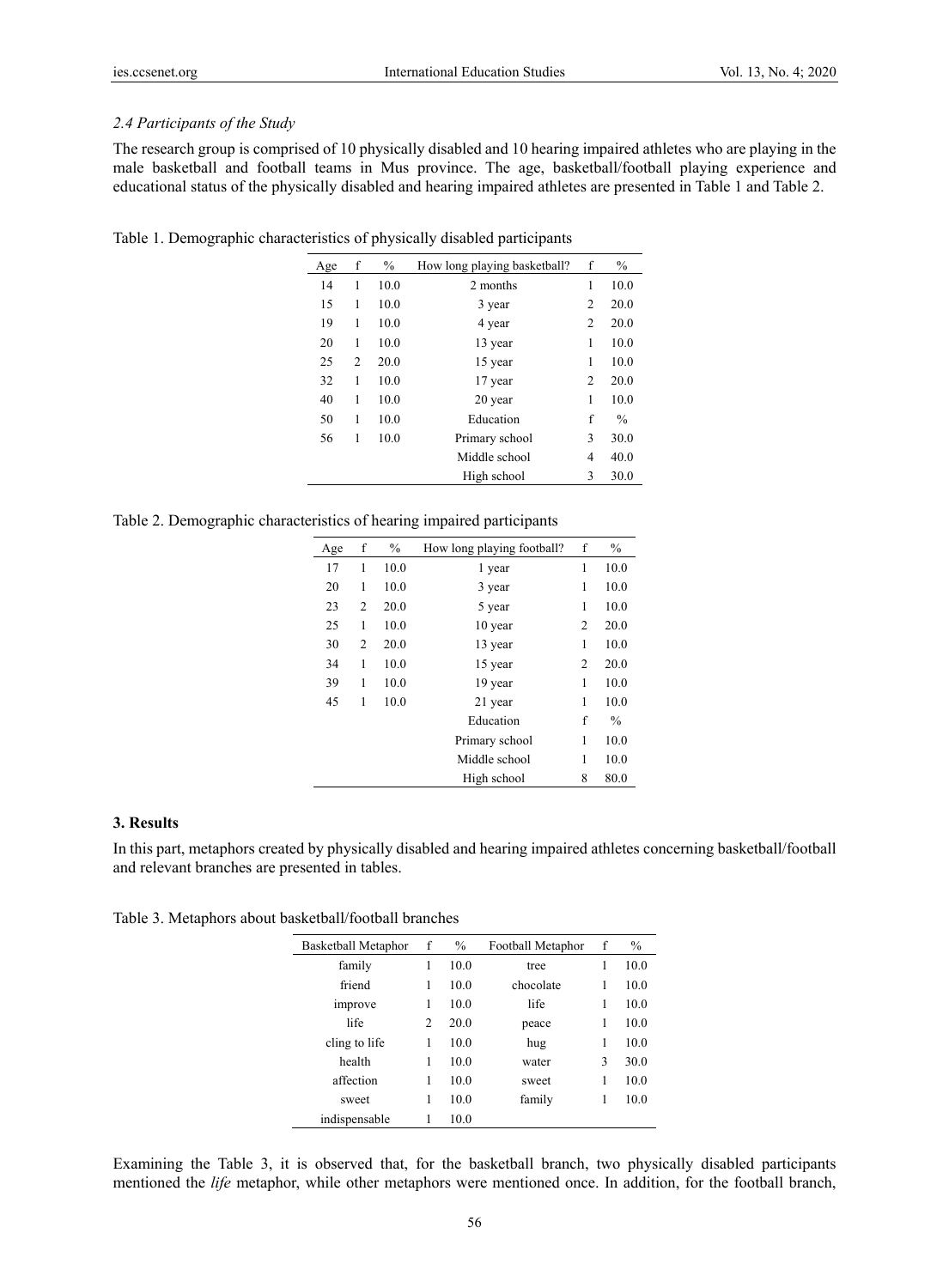three hearing impaired participants mentioned the *water* metaphor, while other metaphors were stated once.

| Basketball Court Metaphor | f | $\%$ | Football Field Metaphor | f | $\%$ |
|---------------------------|---|------|-------------------------|---|------|
| family                    | 1 | 10.0 | duel                    | 1 | 10.0 |
| entertainment             | 2 | 20.0 | home                    | 2 | 20.0 |
| energy                    | 2 | 20.0 | rainbow                 | 1 | 10.0 |
| home                      | 3 | 30.0 | showground              | 1 | 10.0 |
| peace                     | 1 | 10.0 | peace                   | 1 | 10.0 |
| sadness                   | 1 | 10.0 | beach                   | 1 | 10.0 |
|                           |   |      | darling                 | 1 | 10.0 |
|                           |   |      | oasis                   | 1 | 10.0 |
|                           |   |      | nest                    |   | 10.0 |

Table 4. Metaphors about basketball/football courts/fields

The metaphors created for the basketball/football courts/fields by the physically disabled and hearing-impaired athletes are presented in Table 4. Examining the table, concerning the basketball court, it is observed that three physically disabled participants mentioned the *home* metaphor, two of them used the *entertainment*, two participants mentioned *energy*, while other metaphors were used once. As per the football field, two hearing impaired athletes used the *home* metaphor, while other metaphors were used once.

Table 5. Metaphors about basketball/football ball

| Basketball Ball Metaphor | f              | $\frac{0}{0}$ | Football Ball Metaphor | f | $\frac{0}{0}$ |
|--------------------------|----------------|---------------|------------------------|---|---------------|
| world                    | 4              | 40.0          | hoop                   |   | 10.0          |
| diamond                  | 1              | 10.0          | energy                 |   | 10.0          |
| excitement               | $\overline{c}$ | 20.0          | firework               |   | 10.0          |
| happiness                | 1              | 10.0          | hula hoop              |   | 10.0          |
| dream                    | 1              | 10.0          | coffee                 |   | 10.0          |
| stress                   | 1              | 10.0          | organ                  |   | 30.0          |
|                          |                |               | wheel                  |   | 10.0          |
|                          |                |               | rosary                 |   | 10.0          |
|                          |                |               |                        |   |               |

The metaphors created for the basketball/football (ball) by the physically disabled and hearing impaired athletes are presented in Table 5. Examining the table, concerning the basketball (ball), it was observed that four physically disabled participants mentioned the *world* metaphor, two stated the *excitement* metaphor, and other metaphors were mentioned once. As per the football (ball), three of the hearing impaired athletes used the *organ* metaphor, and other metaphors once.

Table 6. Metaphors about basketball/football match

| Basketball Match Metaphor | f | $\frac{0}{0}$ | Football Match Metaphor | f              | $\frac{0}{0}$ |
|---------------------------|---|---------------|-------------------------|----------------|---------------|
| family                    | 2 | 20.0          | ferriswheel             |                | 10.0          |
| enthusiasm                |   | 10.0          | coffee                  | 1              | 10.0          |
| pride                     | 1 | 10.0          | gambling                | 1              | 10.0          |
| excitement                | 1 | 10.0          | struggle                | $\overline{c}$ | 20.0          |
| shake off the nerves      |   | 10.0          | freedom                 | 1              | 10.0          |
| peace                     |   | 10.0          | war                     | $\overline{c}$ | 20.0          |
| happiness                 |   | 10.0          | championship            | $\overline{c}$ | 20.0          |
| health                    | 1 | 10.0          |                         |                |               |
| affection                 |   | 10.0          |                         |                |               |
|                           |   |               |                         |                |               |

The metaphors created for playing basketball/football by the physically disabled and hearing impaired athletes are presented in Table 6. Examining the table, for playing basketball, it was observed that two physically disabled participants mentioned the *family* metaphor, and other metaphors were mentioned once. As per playing football,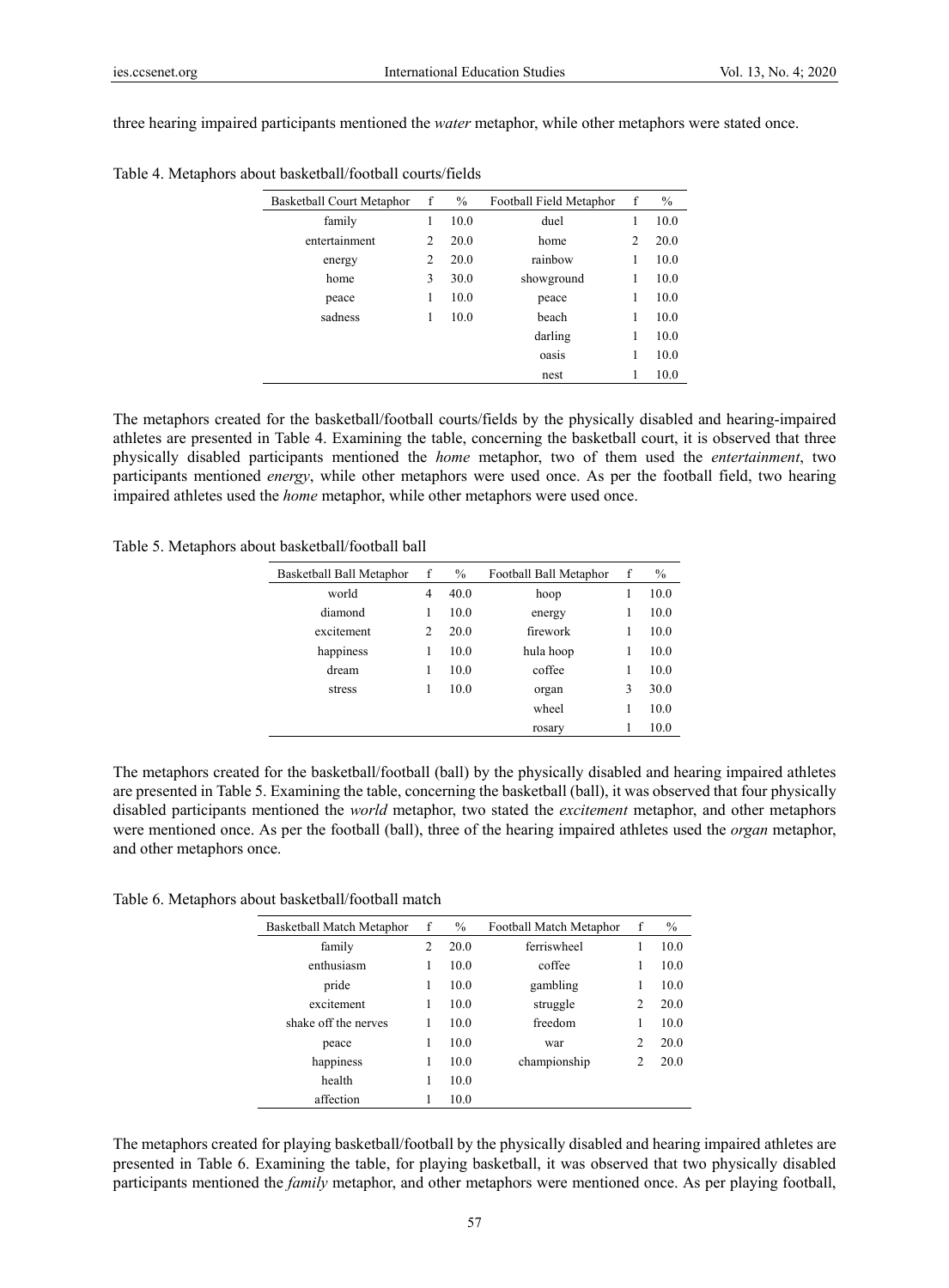each of *struggle, war,* and *championship* metaphors was mentioned by two hearing impaired athletes, and other metaphors were mentioned once.

| Basketball Teammate Metaphor | f | $\%$ | Football Teammate Metaphor | f | $\%$ |
|------------------------------|---|------|----------------------------|---|------|
| elder brother                | 1 | 10.0 | lion                       | 1 | 10.0 |
| family                       | 4 | 40.0 | tea time                   | 1 | 10.0 |
| friend                       | 2 | 20.0 | support                    | 1 | 10.0 |
| brother                      | 3 | 30.0 | world                      | 1 | 10.0 |
|                              |   |      | mouse                      | 1 | 10.0 |
|                              |   |      | tiger                      | 1 | 10.0 |
|                              |   |      | cat                        | 1 | 10.0 |
|                              |   |      | rowing                     | 1 | 10.0 |
|                              |   |      | warrior                    |   | 10.0 |
|                              |   |      | rabbit                     |   | 10.0 |

Table 7. Metaphors about basketball/football teammate

The metaphors created for basketball/football teammates by the physically disabled and hearing impaired athletes are presented in Table 7. Examining the table, for basketball teammates, it was observed that four physically disabled participants mentioned the *family* metaphor, three of them mentioned the *brother* metaphor, two of them used the *friend* metaphor, and one participant used the *elder brother* metaphor. As per football teammates, hearing impaired athletes used each metaphor once.

Table 8. Metaphors about basketball/football coach

| Basketball Coach Metaphor | f | $\frac{0}{0}$ | Football Coach Metaphor | f              | $\%$ |
|---------------------------|---|---------------|-------------------------|----------------|------|
| family elder              | 2 | 20.0          | chief                   | 1              | 10.0 |
| success                   | 4 | 40.0          | soldier                 | 1              | 10.0 |
| head of body              | 1 | 10.0          | president               | 1              | 10.0 |
| chocolate                 | 1 | 10.0          | <b>Fatih Terim</b>      | 1              | 10.0 |
| captain                   | 1 | 10.0          | general                 | 1              | 10.0 |
| teacher                   | 1 | 10.0          | commander               | $\overline{c}$ | 20.0 |
|                           |   |               | leader                  | 1              | 10.0 |
|                           |   |               | director                | 1              | 10.0 |
|                           |   |               | manager                 | 1              | 10.0 |
|                           |   |               |                         |                |      |

The metaphors created for basketball/football coaches by the physically disabled and hearing impaired athletes are presented in Table 8. Examining the table, for basketball coaches, it was observed that four physically disabled participants mentioned the *success* metaphor, two of them mentioned *family elder* metaphor, and other metaphors were mentioned once. As per football coaches, two hearing impaired athletes used *commander* metaphor, and other metaphors once.

Table 9. Metaphors about basketball/football spectator

| Basketball Spectator Metaphor |                | f<br>$\%$<br>Football Spectator Metaphor |               | f              | $\%$ |
|-------------------------------|----------------|------------------------------------------|---------------|----------------|------|
| 6th person                    |                | 10.0                                     | cheerleader   |                | 10.0 |
| family meeting                |                | 10.0                                     | parents       | 1              | 10.0 |
| enthusiasm                    | 2              | 20.0                                     | enthusiasm    | 1              | 10.0 |
| support                       | 2              | 20.0                                     | fizzy drink   | 1              | 10.0 |
| power                         |                | 10.0                                     | power         | $\overline{c}$ | 20.0 |
| excitement                    |                | 10.0                                     | driving force | 1              | 10.0 |
| happiness                     | $\mathfrak{D}$ | 20.0                                     | ant           | 1              | 10.0 |
|                               |                |                                          | military      | 1              | 10.0 |
|                               |                |                                          | spider web    |                | 10.0 |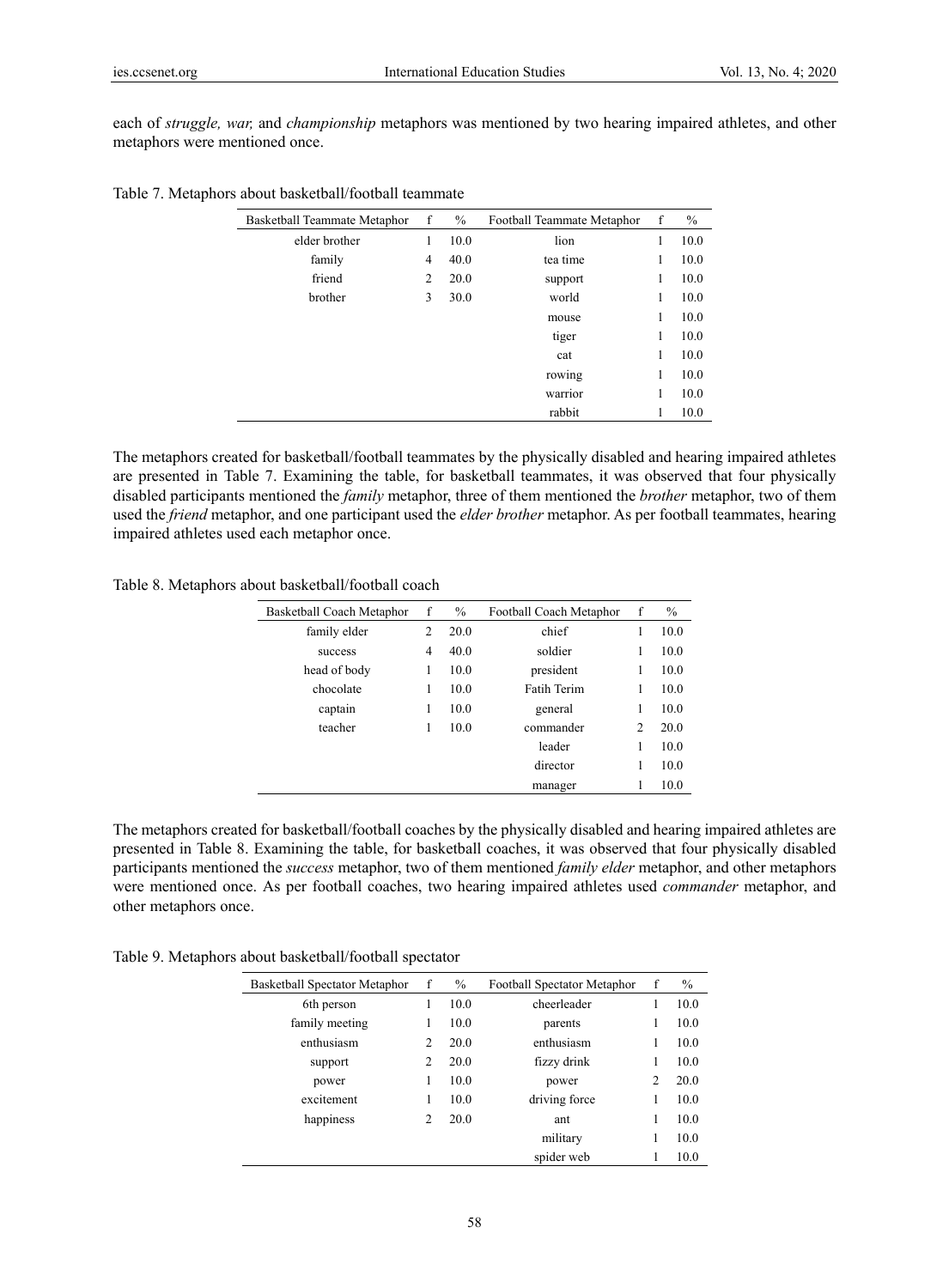The metaphors created for basketball/football spectators by the physically disabled and hearing impaired athletes are presented in Table 9. Examining the table, for basketball spectators, it was observed that each of the *enthusiasm, support, and happiness* metaphors were mentioned by two physically disabled participants, and other metaphors were mentioned once. As per football spectators, two hearing impaired athletes used *strength* metaphor, and other metaphors were mentioned once.

| (Physically Disabled Athletes) | f | $\frac{0}{0}$ | (Hearing Impaired Athletes)  | f | $\frac{0}{0}$ |
|--------------------------------|---|---------------|------------------------------|---|---------------|
| Physical Disability Metaphor   |   |               | Physical Disability Metaphor |   |               |
| advantage                      | 1 | 10.0          | colorful candy               | 1 | 10.0          |
| privilege                      | 3 | 30.0          | child                        | 1 | 10.0          |
| world                          | 1 | 10.0          | diversity                    | 1 | 10.0          |
| fate                           | 1 | 10.0          | klaxon                       | 1 | 10.0          |
| brotherhood                    | 1 | 10.0          | neediness                    | 1 | 10.0          |
| tax                            | 1 | 10.0          | wheelless car                | 1 | 10.0          |
| walk                           | 1 | 10.0          | half of an apple             | 1 | 10.0          |
| difficulty                     | 1 | 10.0          | incomplete person            |   | 10.0          |
|                                |   |               | kitten                       | 1 | 10.0          |
|                                |   |               | weakness                     |   | 10.0          |

Table 10. Metaphors about being physically disabled by the hearing impaired and physically disabled athletes

The metaphors created for being physically disabled by the hearing impaired and physically disabled athletes are presented in Table 10. Examining the table, for being physically disabled, it was observed that three physically disabled participants mentioned the *privilege* metaphors, and other metaphors were mentioned once. As per hearing impaired athletes, they used each metaphor once.

| Table 11. Metaphors about being hearing impaired by the hearing impaired and physically disabled athletes |  |  |  |
|-----------------------------------------------------------------------------------------------------------|--|--|--|
|                                                                                                           |  |  |  |

| (Physically Disabled Athletes)<br>Hearing Impairment Metaphor | $\mathbf f$ | $\frac{0}{0}$ | (Hearing Impaired Athletes)<br>Hearing Impairment Metaphor | f | $\frac{0}{0}$ |
|---------------------------------------------------------------|-------------|---------------|------------------------------------------------------------|---|---------------|
| different world                                               | 2           | 20.0          | baby                                                       |   | 10.0          |
| flower                                                        | 1           | 10.0          | wall                                                       |   | 10.0          |
| friend                                                        | 1           | 10.0          | difficulty                                                 | 1 | 10.0          |
| pigeon                                                        | 1           | 10.0          | light                                                      |   | 10.0          |
| blankness                                                     |             | 10.0          | silence                                                    | 5 | 50.0          |
| silent world                                                  |             | 10.0          | reticence                                                  |   | 10.0          |
| difficult                                                     | 2           | 20.0          |                                                            |   |               |
| square the circle                                             |             | 10.0          |                                                            |   |               |

The metaphors created for having hearing impairment by the physically disabled and hearing impaired athletes are presented in Table 11. Examining the table, for having hearing impairment, it was observed that each of *a different world* and *difficult* metaphors were mentioned by two physically disabled participants, and other metaphors were mentioned once. As per having hearing impairment, five of hearing impaired athletes used the *silence* metaphor, and other metaphors were mentioned once.

Table 12. Metaphors about being disabled by the hearing impaired and physically disabled athletes

| (Physically Disabled Athletes)<br>Disability Metaphor | f | $\frac{0}{0}$ | (Hearing Impaired Athletes)<br>Disability Metaphor | f | $\%$ |
|-------------------------------------------------------|---|---------------|----------------------------------------------------|---|------|
| support                                               |   | 10.0          | aquarium                                           |   | 10.0 |
| exclusion                                             |   | 10.0          | smokeless house                                    |   | 10.0 |
| disability                                            |   | 10.0          | candy apple                                        |   | 10.0 |
| awareness                                             |   | 10.0          | disease                                            |   | 20.0 |
| siblings                                              |   | 10.0          | neediness                                          |   | 10.0 |
| national lottery                                      |   | 10.0          | rehabilitation center                              |   | 10.0 |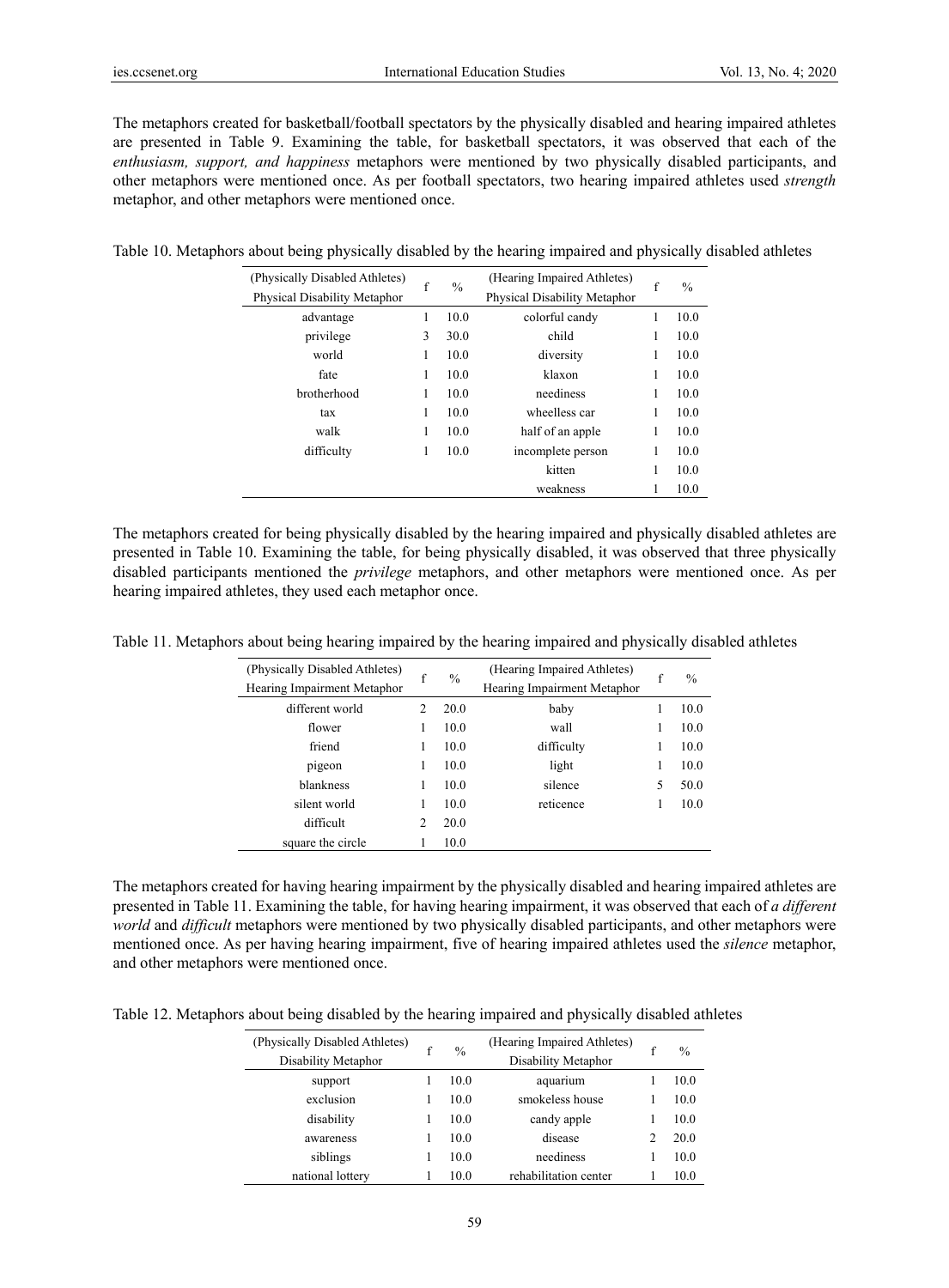| struggle   | 10.0 | saltless meal     | 10.0 |
|------------|------|-------------------|------|
| health     | 10.0 | Turkish coffee    | 10.0 |
| society    | 10.0 | incomplete person | 10.0 |
| difficulty | 10.0 |                   |      |

The metaphors created for being disabled by the physically disabled and hearing impaired athletes are presented in Table 12. Examining the table, for being disabled, it was observed that physically disabled participants mentioned each metaphor once. As per for being disabled, two of the hearing impaired athletes used the *disease* metaphor, and other metaphors were used once.

#### **4. Discussion and Conclusion**

Sports enables people with disabilities to express themselves and integrate into society. Ensuring that sports plays a part at every step of life of disabled individuals is one of the social responsibilities. Therefore, it is important to determine how the disabled individuals perceive sports and achievements to date for recognizing this responsibility. The results of this study are considered to be important in understanding how the perceptions of disabled individuals concerning their sports branches are formed and in determining the importance of sports on disabled individuals.

One of the results of the study is comprised of the metaphors of physically disabled and hearing impaired athletes concerning the basketball and football branches. In these metaphors, two physically disabled athletes used the *life* metaphor for the basketball branch, and the other metaphors were used once. Additionally, three hearing impaired athletes used the *water* metaphor for the football branch, the other metaphors were used once, and it was observed that the athletes used positive metaphors for their branches. In this context, it was determined that the sports branches of physically disabled and hearing impaired athletes were the focal points of their lives, and the athletes mentioned about them as the requirements for their lives. We can state that the reason is the fact that the athletes experience the positive effects of sports in their developmental areas. In previous studies, it was also stated that the metaphors of disabled individuals concerning sports were positive, and sports had positive effects on their lives (Güler et al., 2019; Farrell et al., 2004; Kristen et al., 2002; Fitzgerald et al., 2003).

Another result of the study is comprised of metaphors of disabled athletes about the basketball court and football field. In these metaphors, three participants used the *home* metaphor for the basketball court, two used *entertainment* and *energy* metaphors, while other metaphors were used once. For the football field, two participants used the *home* metaphor, while other metaphors were used once. Physically disabled and hearing impaired athletes used positive metaphors for the basketball court and football field. In this respect, we can say that physically disabled and hearing impaired athletes perceive the basketball courts and football fields as places where they feel comfortable and safe. In addition, the description of the basketball court by physically disabled athletes with *entertainment* and *energy* metaphors can be interpreted in a way that these individuals are happy to be on the court/field and they feel dynamic. In previous studies, it was determined that the presence of disabled individuals in sports environments positively affects and stimulates them (Watson & Parker, 2012; Anderson, 2009).

Another result of the study is comprised of the metaphors created for basketball and football (ball) by the disabled athletes. In these metaphors, four participants used the *world* for the basketball (ball), two people used the *excitement* metaphor, while other metaphors were used once. For the football (ball), three participants used the *organ* metaphor, while each other metaphor was used once. It was observed that physically disabled and hearing-impaired athletes used a positive metaphor for the ball. Accordingly, we can say that the ball is important in the lives of the physically disabled and hearing impaired athletes, and they see it as a part of their body. Similarly, in a previous study conducted by Yetim et al. (2018), it was determined that badminton athletes perceived the racquet as an organ of their body.

Another result of the study is comprised of the metaphors created for playing basketball and football by the disabled athletes. In these metaphors, for playing basketball, two participants used *family* metaphor, while other metaphors were used once. Concerning playing football, each metaphor of *struggle*, *war*, and *championship* were used for two times, while other metaphors were used once. In this respect, we can say that athletes with physical disabilities perceive the game environment as a warmer and a more sincere atmosphere. However, we can say that hearing impaired athletes perceive the football environment as a more competitive atmosphere with a focus on winning. Similarly, it was reported in previous studies conducted on disabled individuals that the concept of sports is associated with metaphors of military language such as *war* and *struggle* (Smith & Sparkes, 2004). Kleiber and Hutchinson (1999) argue that sports and military metaphors evoke masculine ideals and a sense of heroic struggle that can be restrictive for individuals with physical disabilities (Kleiber & Hutchinson, 1999).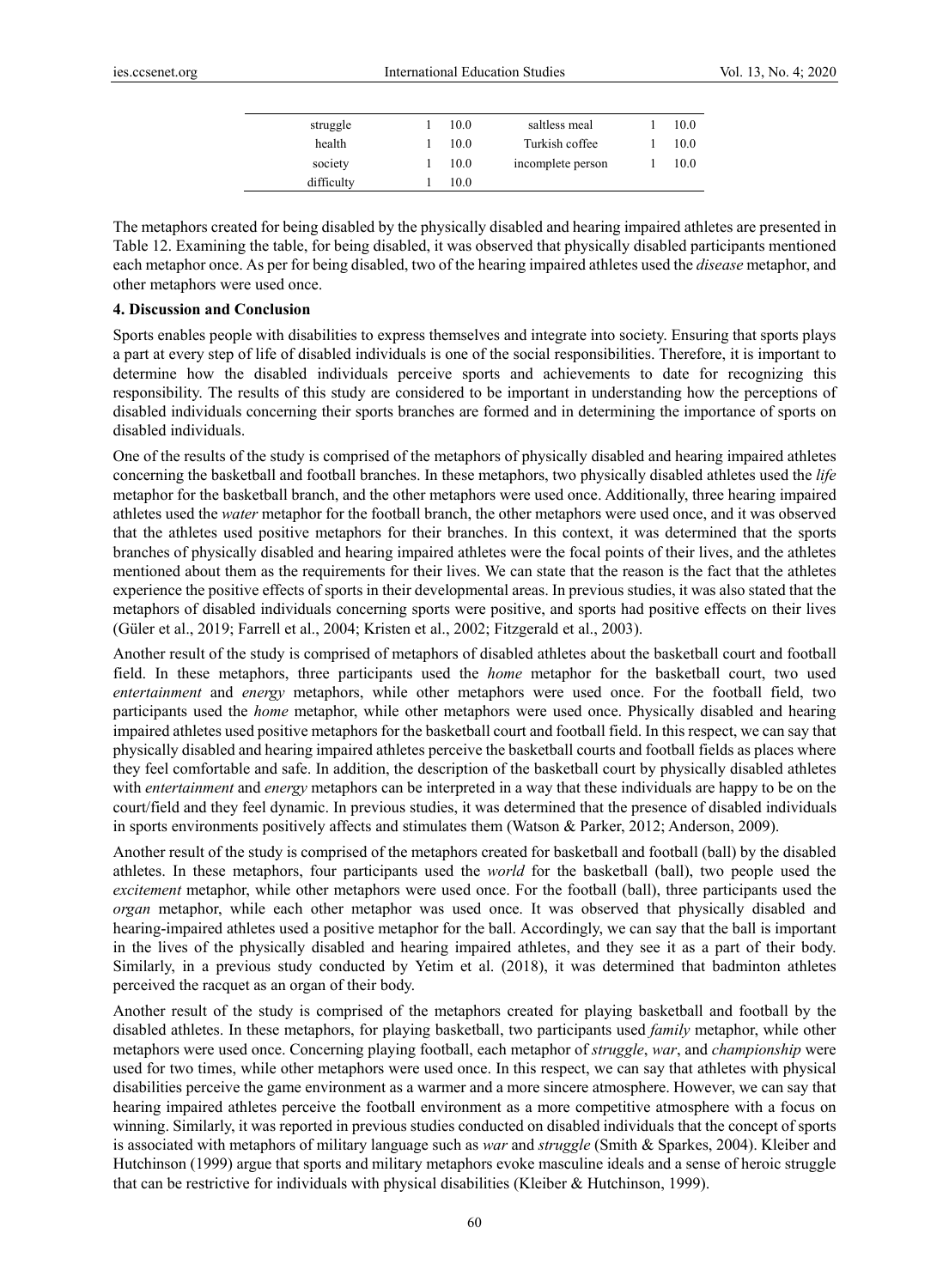Another result of the study is comprised of the metaphors created for teammates by the disabled athletes. In these metaphors, for a basketball teammate, four participants used the *family* metaphor, three participants used the *brother* metaphor, two of them used *friend* and one participant used the *elder brother* metaphor. For the football teammates, the metaphors of *lion*, *tea time*, *support*, *world*, *mouse*, *tiger*, *cat*, *rowing*, *warrior*, and *rabbit* metaphors were used each once. In this respect, we can say that disabled athletes playing basketball perceive their teammates as their closest friends. We can say that hearing impaired individuals playing football define their teammates rather with power, strength, and association. Similarly, O'Keefe (2005) stated that disabled athletes defined their teammates with power, strength, and support by using often animal metaphors.

Another result of the study is comprised of metaphors created for basketball and football coaches by the disabled athletes. In these metaphors, for the basketball coach, four participants used the *success* metaphor, two participants used the *family elder*, while the other metaphors were used once. Concerning the football coach, two participants used the *commander* metaphor, while other metaphors were used once. In this respect, we can say that disabled athletes playing football perceive the coach rather like a leader. Similarly, previous studies emphasized that the coach is important for disabled individuals and it is effective for individuals to participate in sports (Jason et al., 2015).

Another result of the research is comprised of the metaphors created for the spectator of basketball and football by the disabled athletes. In these metaphors, each of the *enthusiasm*, *support*, and *happiness* metaphors were used by two participants for the basketball supporters, while other metaphors were used once. Two participants used *strength* metaphor for the football supporters, while other metaphors were used once. In this respect, we can say that physically disabled and hearing impaired athletes perceive the supporters as *strength* and *support*, and see this as a source of motivation. In another study conducted by Cottingham et al. (2012) it was similarly emphasized that spectators or fans are one of the most important features of the sports environment in the disabled sports.

Another result of the study is comprised of the metaphors created by the disabled athletes for being physically disabled and having hearing impairments. In these metaphors, for being physically disabled, three of the physically disabled athletes used the *privilege* metaphors, while other metaphors were used once. As per the hearing impaired athletes, they used the metaphors of *colorful candy, child, diversity, klaxon, neediness, wheelless car, half an apple, incomplete person, kitten,* and *weakness* for physical disability. In this respect, we can say that the metaphors that physically disabled and hearing impaired individuals use about their disabilities are more negative. In metaphors for hearing impairment, two physically disabled athletes used *a different world* and *difficult* metaphors, while other metaphors were used once. For having hearing impairment, five hearing impaired athletes used the *silence* metaphor, while other metaphors were used once. We can say that athletes in both groups of disabilities have negative perceptions of both having hearing impairment and physical disability. In previous studies, it was reported that disabled individuals create negative metaphors for themselves and they explain the negative effects of disability for themselves in negative metaphors (Pennebaker, Hughes, & O'Heeron, 1987; Whaley & Parker, 2000).

Another result of the study is comprised of the metaphors created by physically disabled and hearing impaired athletes for being disabled. In these metaphors, physically disabled athletes used metaphors of *support*, *exclusion*, *disability*, *awareness*, *siblings*, *national lottery*, *struggle*, *health*, *society*, and *difficulty*. As per the hearing impaired athletes, two of them used the *disease* metaphor, while other metaphors were used once. In this respect, it was determined that the perceptions of disabled athletes regarding the concept of disability were generally negative. The disability metaphors used in the previous studies support our research (Peter, 2011; Thomas, 2012; Smith & Sparkes, 2008; Lindemann, 2008).

Consequently, it can be mentioned that physically disabled and hearing impaired athletes place sports in an important place in their lives and realize themselves, socialize, and feel free through sports. However, although the perceptions of disability are generally negative, we can say that sports have changed these perceptions in a positive way and they perceive sports as a source of life. In addition to the social, physical, and psychological benefits of sports to healthy individuals, it also has the same effects on individuals with disabilities; in this regard, the importance of physical education and sport in disabled people is once again emerging. Therefore, it is considered that the results of this study are significant since it suggests encouraging disabled individuals for doing sports, helping them participate in sports, providing support, and promoting the disabled sports.

#### **5. Limitations and Suggestions**

This study was conducted solely on disabled athletes playing at physically disabled basketball and hearing impaired football teams in Muş province. For future studies, it is suggested to include different provinces in order to increase the sample size and allow the results to diversify. In addition, this study was conducted with 20 disabled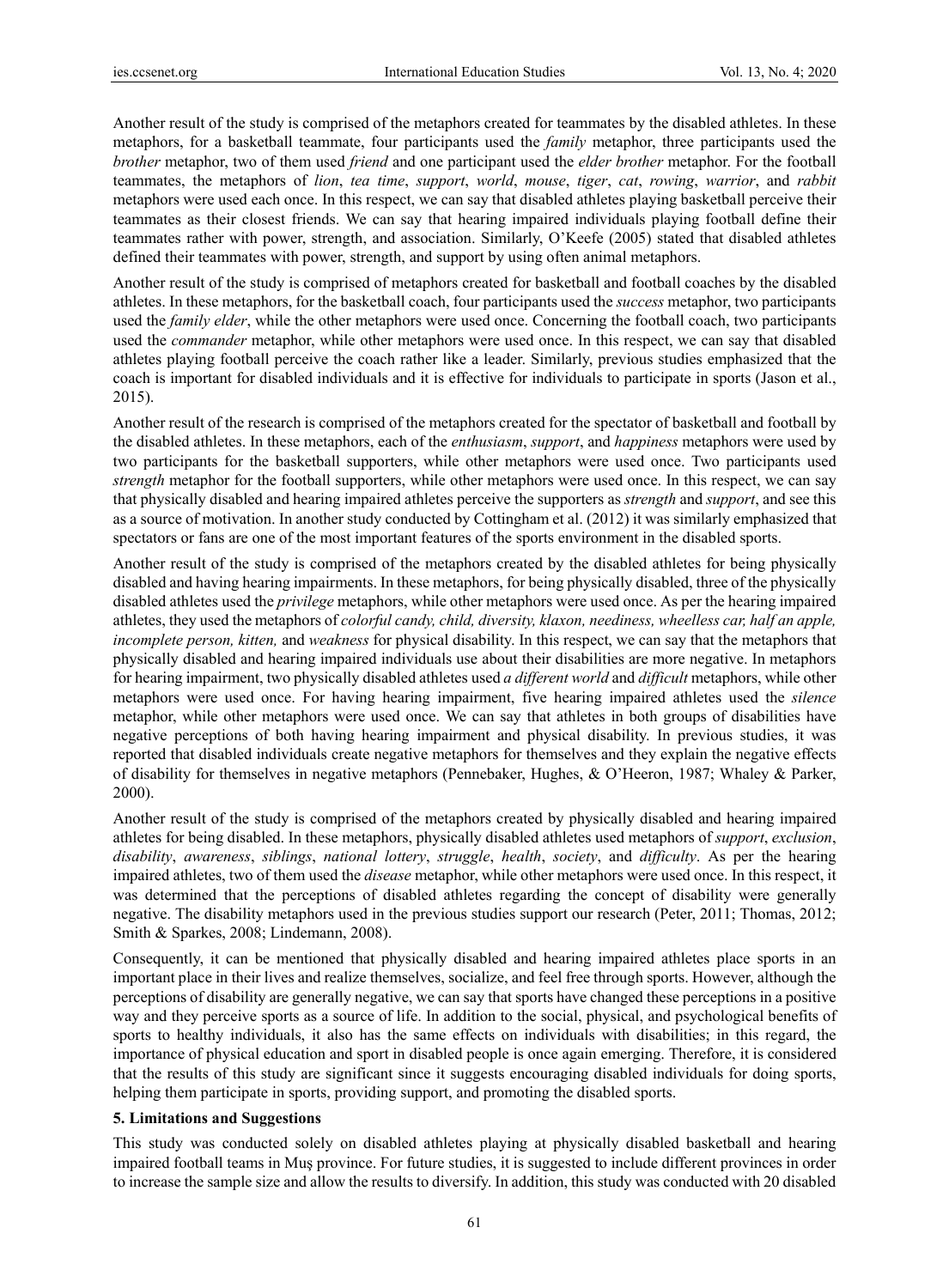athletes playing in physically disabled basketball and hearing impaired football teams. For further studies, it is suggested to include higher number of teams in order to allow for the opportunity to make comparisons with different branches.

### **References**

- Aslan, S. (2019). Perceived Stress Level and Sports Participation in Deaf Adolescents and Young Adults. *Journal of Education and Training Studies, 7*(3), 197-201. https://doi.org/10.11114/jets.v7i3.3974
- Aslan, Ş., Aslan, U. B., & Uyan, A. (2017). Comparison of self-esteem in physically disabled people according to participating sports. *Journal of Human Sciences, 14*(4), 4032-4040. https://doi.org/10.14687/jhs.v14i4.4471
- Bantjes, J., Swartz, L., Conchar, L., & Derman, W. (2015). Developing Programmes to Promote Participation in Sport among Adolescents with Disabilities: Perceptions Expressed by a Group of South African Adolescents with Cerebral Palsy. *International Journal of Disability, Development and Education, 62*(3), 288-302. https://doi.org/10.1080/1034912X.2015.1020924
- Bilir, Ş. (1986). *Children with Disabilities and Their Education*. Hacettepe University, Department of Child Development and Education, Ankara: Ayyildiz Printing House.
- Brittain, I. (2004). The role of schools in constructing self-perceptions of sport and physical education in relation to people with disabilities. *Sport, Education and Society, 9*, 75-94. https://doi.org/10.1080/1357332042000175827
- Comensoli, P.A. (2011). Descending the Ladder: The Theological Anthropology of Jean Vanier's Key Metaphor. *Journal of Religion, Disability & Health, 15*(2), 115-129. https://doi.org/10.1080/15228967.2011.565572
- Cottingham, M., Chatfield, S., Gearity, B. T., Allen, J. T., & Hall, S. A. (2012). Using points of attachment to examine repatronage and online consumption of wheelchair rugby spectators. *International Journal of Sport Management, 13*(2), 160-172.
- Farrell, R. J., Crocker, P. R. E., McDonough, M. H., & Sedgwick, W. A. (2004). The driving force: Motivation in Special Olympics. *Adapted Physical Activity Quarterly 21*(2), 153-166. https://doi.org/10.1123/apaq.21.2.153
- Fıtzgerald, H., Joblıng, A., & Kirk, D. (2003) Physical Education and pupil voice: listening to the 'voices' of students with severe learning difficulties through a task-based approach to research and learning in physical education. *Support for Learning, 18*(3), 123-129. https://doi.org/10.1111/1467-9604.00294
- Goodwin, D. L., Thurmeier, R., & Gustafson, P. (2004). Reactions to the metaphors of disability: The mediating effects of physical activity. *Adapted Physical Activity Quarterly, 21*, 379-398. https://doi.org/10.1123/apaq.21.4.379
- Jaarsma, E. A., Dijkstra, P. U., de Blécourt, A. C., Geertzen, J. H., & Dekker, R. (2015). Barriers and facilitators of sports in children with physical disabilities: a mixed-method study. *Disability and Rehabilitation, 37*(18), 1617-1625. https://doi.org/10.3109/09638288.2014.972587
- Kemper, H. G. C., Ooijendijk, W. T. M., & Stiggelbout, M. (2000). Consensus on the Dutch standard of healthy exercise. *Tijdschrift voor Gezondheidswetenschappen/TSG, 78*, 180-183.
- Kissow, A. M. (2015). Participation in physical activity and the everyday life of people with physical disabilities: a review of the literature. *Scandinavian Journal of Disability Research, 17*(2), 144-166. https://doi.org/10.1080/15017419.2013.787369
- Kleiber, D. & Hutchinson, S. (1999). Heroic masculinity in the recovery from spinal cord injury. In A. Sparkes, & M. Silvennoinen (Eds.), *Talking bodies: Men's narratives of the body and sport* (Jyvaskyls, Finland, University of Jyvaskyla, SoPhi).
- Krısten, L., Partıksson, G., & Fridlund, B. (2002). Conceptions of children and adolescents with physical disabilities about their participation in a sports programme. *European Physical Education Review, 8*(2), 139-156. https://doi.org/10.1177/1356336X020082003
- Lastuka, A., & Cottingham, M. (2016). The effect of adaptive sports on employment among people with disabilities. *Disability and Rehabilitation, 38*(8), 742-748. https://doi.org/10.3109/09638288.2015.1059497
- Lindemann, K. (2008). I Can't Be Standing Up Out There: Communicative Performances of (Dis)Ability in Wheelchair Rugby. *Text and Performance Quarterly, 28*(1-2), 98-115.